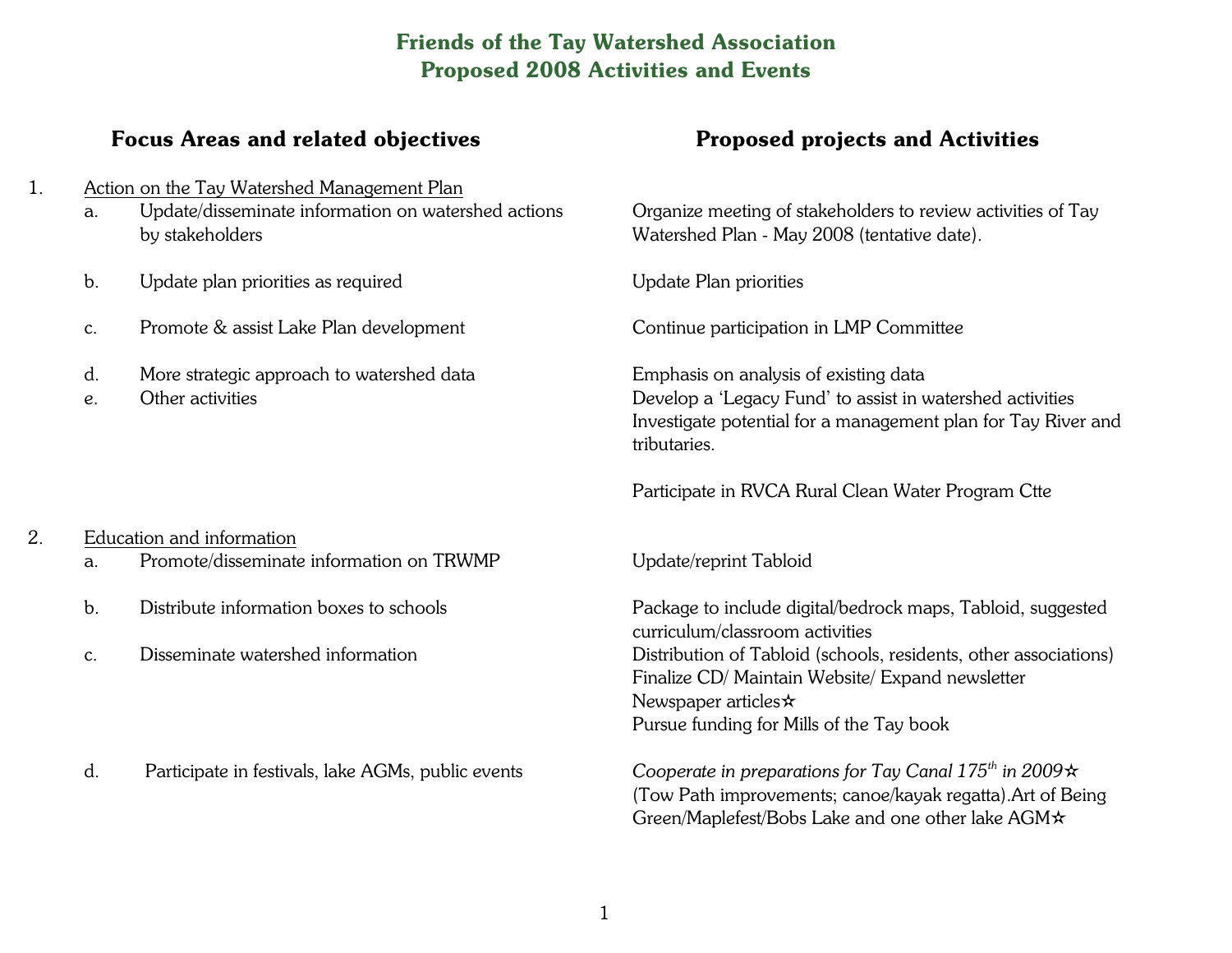# **Friends of the Tay Watershed Association Proposed 2008 Activities and Events**

|                |                                                      | Support for Clean Water Act/Source Water Protection *          |
|----------------|------------------------------------------------------|----------------------------------------------------------------|
| e.             | Participate in public consultations                  |                                                                |
|                |                                                      | Pitch In/Shoreline Clean up.                                   |
| f.             | Participate in activities related to watershed goals | Annual Watershed Discovery event continues                     |
|                |                                                      | Public forums/speakers                                         |
| g.             | Organize public information events related to goals  | "Perspectives" series development:                             |
|                |                                                      | Ducks Unlimited - Feb. 13                                      |
|                |                                                      | Perth water conservation/waste management                      |
|                |                                                      | Water ownership/export                                         |
|                |                                                      | Wetlands preservation                                          |
|                |                                                      | Value of water                                                 |
|                |                                                      | Promote recognition of TRWMP in municipal official plans       |
| h.             | Continue Cooperation with municipalities             | Swim Again - move to more emphasis on "healthy river"          |
|                |                                                      | Buffered shorelines (building on TVT demo site)                |
|                |                                                      | Work with Town of Perth in addressing water treatment issues.  |
|                |                                                      | Identify watershed climate change "markers"                    |
| i.             | Promote climate change awareness                     | Gather/assess information -promote awareness                   |
|                |                                                      | Cooperate with MVFN on climate change initiatives              |
|                |                                                      | Sponsor award for a Tay Canal or River theme project           |
| j.             | Participate in Historica 2008                        | Sponsor the Kettle Boys rope-making presentation               |
|                |                                                      | Present a table top watershed information display              |
|                |                                                      | Subsidize Tay Valley student travel (possible cooperation with |
| k.             | Sponsor student visits to Eastern Ontario Water      | corporate sponsors)                                            |
|                | Festival                                             |                                                                |
| $\mathbf{l}$ . | Mount geology map for presentation.                  |                                                                |